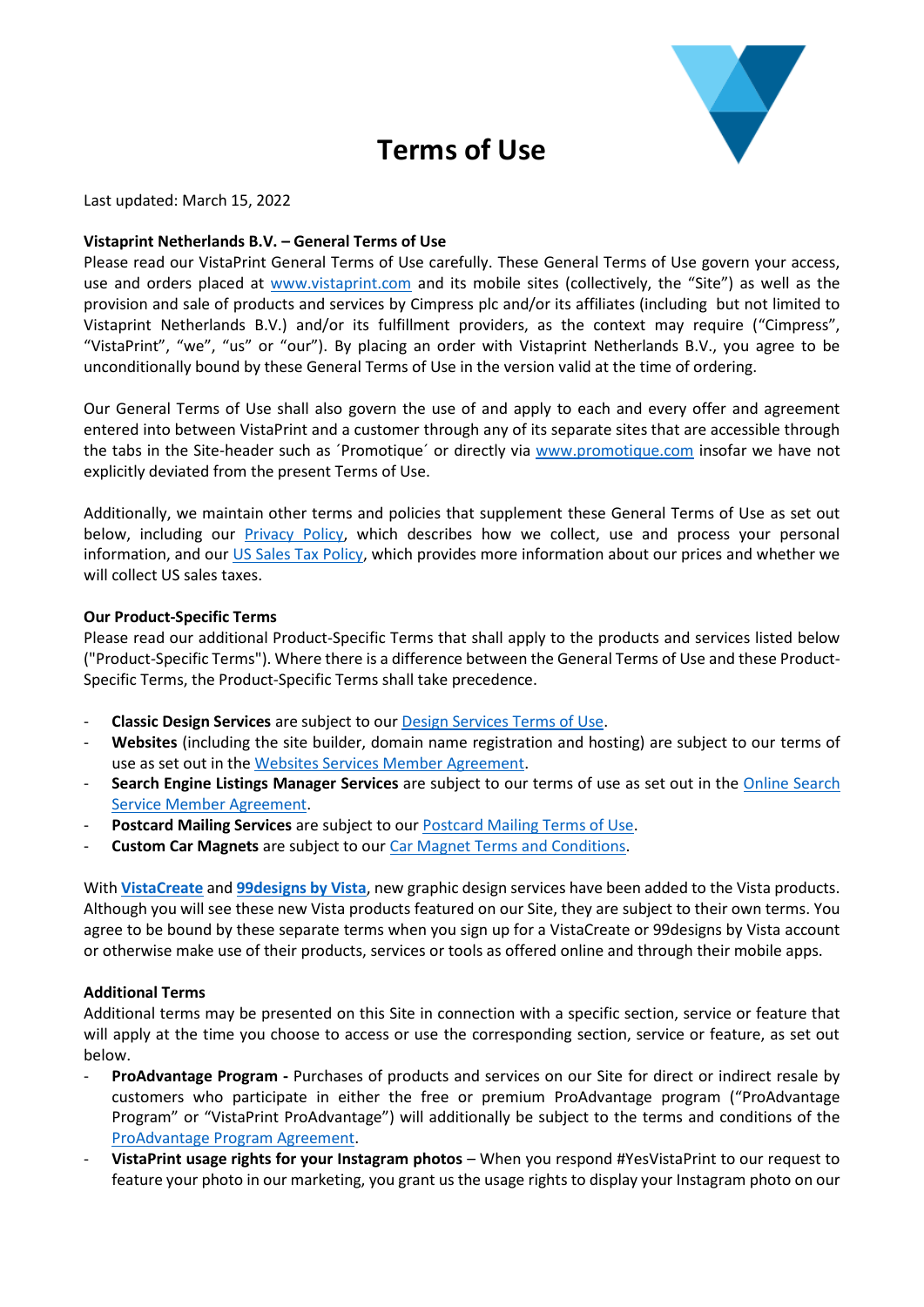VistaPrint Instagram account and in any other content as further explained in ou[r Permission to Use Image](https://www.vistaprint.com/image-use-terms)  [Agreement.](https://www.vistaprint.com/image-use-terms)

## **1. Applicability**

- 1.1. By accessing or using this Site and its related software tools, applications or any other VistaPrint service, you agree to be bound by the terms of our Privacy Policy, the Product-Specific Terms and the following General Terms of Use ("VistaPrint Terms") and to any additional terms (such as but not limited to those listed above), policies, guidelines, restrictions or rules that may be posted in connection with specific sections or services of this Site ("Additional Terms"). All such Additional Terms are hereby incorporated by reference into the agreement entered into between VistaPrint and the customer at the time you access or use the corresponding section, service or feature, or have otherwise agreed to their applicability. These VistaPrint Terms and any Additional Terms that you have agreed to, make up the entire agreement between us in relation to its subject matter and supersedes all prior agreements, representations, and understandings.
- 1.2. If you use this Site on behalf of any business, organization or other entity of any kind, you represent and warrant that you are authorized to accept these VistaPrint Terms on its behalf and to bind such business, organization or entity to these VistaPrint Terms.
- 1.3. Every offer of a VistaPrint product and/or service on our Site as well as every transaction, order and agreement that is concluded through our Site is governed by our VistaPrint Terms.
- 1.4. The applicability of any terms and conditions of the customer or any third party on behalf of the customer is expressly dismissed and shall not apply, even if VistaPrint has not specifically rejected them.
- 1.5. These VistaPrint Terms and Additional Terms are not applicable to purchases of a product and/or a service which are not from VistaPrint directly but through a third party such as a reseller or a service provider we have partnered with. In such case, the terms you have separately agreed upon with this third party, will apply.
- 1.6. VistaPrint reserves the right to make changes to this Site and to these VistaPrint Terms at any time without prior notice. You should review these VistaPrint Terms each time you access this Site.

## **2. Your Account**

- 2.1. Before you can place an order online and wish to continue to use some of our services or features, including being able to access your saved designs, you must have a VistaPrint account, and keep your account and other information accurate, including your email address and credit card numbers and expiration dates in order to enable us to complete your order and contact you as needed.
- 2.2. The customer will at all times be responsible for each and every use of its VistaPrint account. You agree to protect your log-in credentials such as your password and control any access to your VistaPrint account, especially when you have granted another person in your business or household access rights to your account or otherwise permit them to use your account with the purpose to place an order on your behalf. You agree that you will be responsible for all orders placed or other actions that are taken through your VistaPrint account.

## **3. Terms of Sale**

All our offers and promotions are without any obligation and subject to availability and confirmation of the order. VistaPrint reserves the right to reject any order without the obligation to assign any reason An agreement between you and VistaPrint is subject to our acceptance of the order and will be formed when you receive the order confirmation by email.

## **4. Materials for Limited Use**

4.1. This Site contains graphics, photographs, images, document layouts, templates, artwork, text, graphics, illustrations, logos, photos, audio, video, music, fonts, blog posts, software tools, trademarks, service marks, media content belonging to other users through embedded feed from social media platforms, stock images and footage from stock providers and other information ("Content"). This Site and all its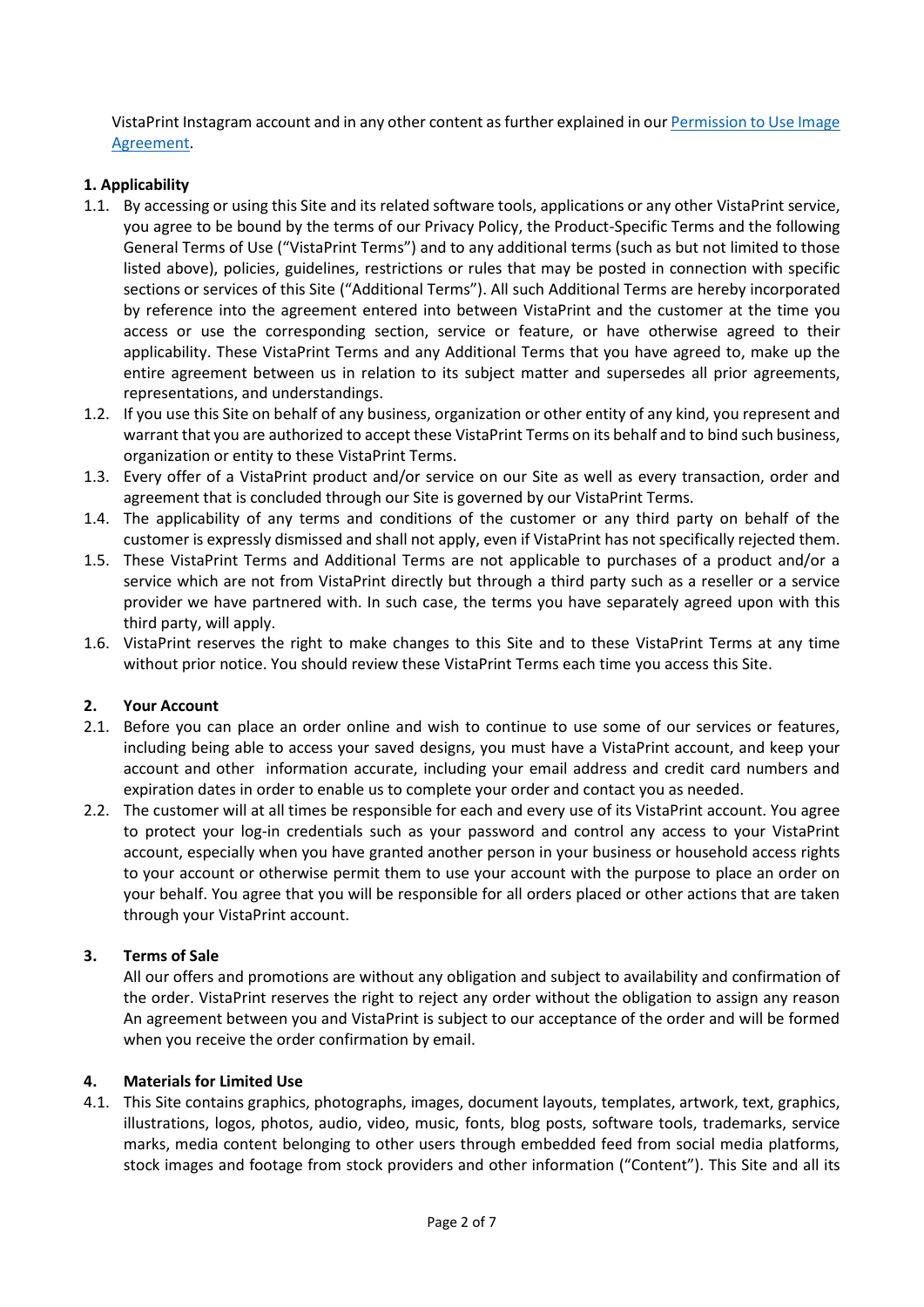Content are the intellectual property of VistaPrint or the intellectual property of parties from whom VistaPrint has licensed such property. All rights in this Site and its Content are reserved worldwide.

- 4.2. It is strictly prohibited to sell, license, rent, modify, retain, copy, reproduce, distribute, publish or use any portion of the Content except as expressly allowed in these VistaPrint Terms.
- 4.3. VistaPrint reserves the right to add to, delete from, or modify any part of its Content at any time without prior notice. Any modifications to our Content, whether by you or VistaPrint, remain the property of VistaPrint and its licensors.
- 4.4. The design tools and services provided on this Site (including, for example, product and logo design tools and services) employ various design elements, including product templates, images, fonts, color schemes, graphics, illustrations, logos, phots and design effects. VistaPrint reserves the right to use all such design elements and to make all such design elements available for use by other parties in the future. You do not obtain any right or claim to any of the individual design elements through your creation of a design and/or your incorporation of a design into one or more products. Other VistaPrint customers may use the design tools and services to create Designs (defined herein to include designs and/or logos) that have similar or identical combinations of design elements to your Design and VistaPrint does not guarantee that your Design will not have similarities to Designs created and used by other parties. In the event that you create a Design that is a derivative work based on or incorporating design elements and/or other Content, all rights in and to such design elements or Content shall continue to be owned by VistaPrint or its licensors.
- 4.5. VistaPrint provides no warranty of any kind that a Design you create while using the design tools and services on our Site possibly together with our Content, will not infringe, or be subject to a claim of infringing, any trademarks or other rights of another party. It is solely your responsibility to obtain the advice of an attorney regarding whether the Design is legally available for your particular use and does not infringe the rights of another party. You are solely responsible for determining whether a license or other additional rights are required in connection with the intended use of your Design and for obtaining such additional rights.

#### **5. Use of our Site and its Content**

- 5.1. You are granted permission to access and use this Site and its Content for the sole purpose of preparing, evaluating and ordering products or services solely through VistaPrint (referred to herein as "Products"), unless such use involving a third party is expressly permitted by applicable law or provided for in these VistaPrint Terms. No other download, retention, use, publication or distribution of any portion of the Content is authorized or permitted. Obtaining Products from VistaPrint does not entitle you to use any portion of our Content apart from the finished Products as they are supplied to you by VistaPrint.
- 5.2. You agree to use this Site in a responsible manner that is in full compliance with these VistaPrint Terms and with your local laws and regulations, including export and import regulations.

## **6. Restrictions on Use**

- 6.1. Without limitation, no portion of our Content may be utilized:
	- a) to sub-license, re-sell, rent, lend, assign, gift or otherwise transfer or distribute the rights granted to you under these VistaPrint Terms;
	- b) in such a manner as to convey or obtain exclusive rights to any Content or part thereof;
	- c) for any unlawful or discriminatory purpose or use;
	- d) for any use that we determine, in our sole discretion, to be pornographic, offensive, threatening, abusive, harassing, tortious, defamatory, obscene, harmful, indecent, libelous, invasive, slanderous, hateful, inciting or promoting the hate, harassment or discrimination against others based solely on race, ethnicity, national origin, sexual orientation, gender, gender identity, religious affiliation, age, disability, disease or immigration status or otherwise objectionable;
	- e) to create, order, publish and/or distribute any Design, Product or other type of information that we determine, in our sole discretion, to contain any content that violates the above Section 6.1.d) or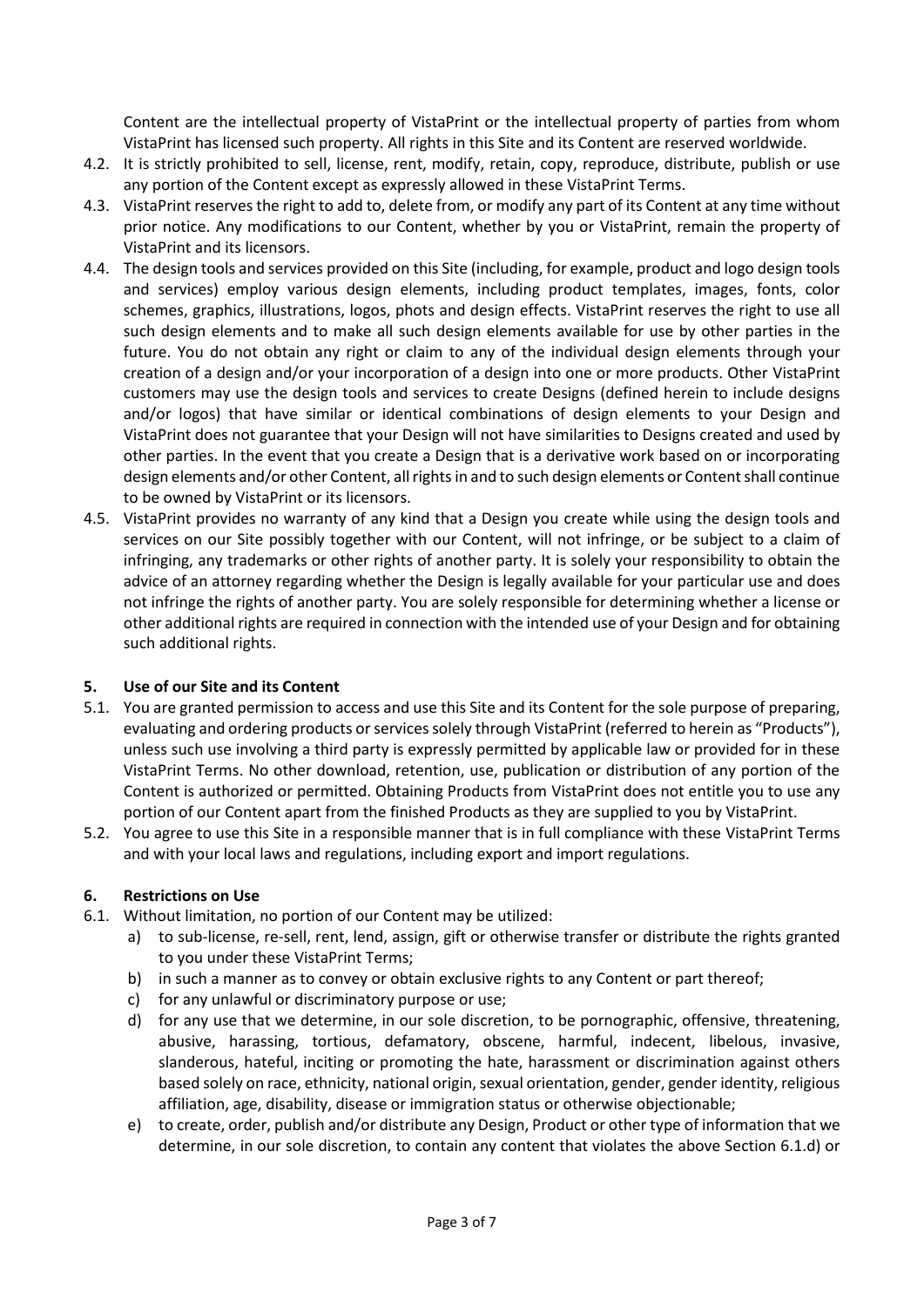otherwise, in our sole discretion, is materially false, inaccurate or misleading in a way that could deceive or confuse others about important events, topics or circumstances;

- f) to violate any person's right of privacy or publicity;
- g) to infringe upon any copyright, trade name, trademark, service mark or other intellectual property right of any person or entity;
- h) to cause or allow any Design to appear on more than 500,000 printed Products or to be incorporated into a television program, video or other digital production if the audience is expected to be greater than 500,000 viewers, in total;
- i) for any use that would reasonably imply that VistaPrint, the creator of the Content, or the persons or property appearing in the Content (if any), endorses any political, economic, conspiracy or other opinion-based movements or parties;
- j) in a way that places any person depicted in the Product in a bad light or they may find offensive, such as: use in pornography or adult content; tobacco ads; ads for adult entertainment clubs or similar venues, including prostitution, escort or similar services, all whether legal or not; political endorsements; or in a way that implies mental or physical illness or impairment; or
- k) that in any way, intentionally or unintentionally, violates any applicable local, state, national and international laws, rules and regulations.
- 6.2. For the avoidance of doubt, no Content or portion thereof may be used on its own as a trademark or service mark. You agree and acknowledge that any trademark or service mark rights you may have in your Product or Design arise from and are limited to your distinctive combination of our Content with other visual design elements provided or created by you. You agree and acknowledge that others may use similar portions of our Content for similar goods and services.
- 6.3. VistaPrint reserves the right, in its sole discretion, to refuse to accept any content provided by you to VistaPrint or to refuse to process or fulfill any order at any time and for any reason. VistaPrint further reserves the right, in its sole discretion, to temporarily or permanently suspend and/or terminate its service to you and/or your account(s) at any time and for any reason, including, without limitation, your violation of the VistaPrint Terms and/or Additional Terms, your use of the Site and/or our products and services for inappropriate purposes or you having engaged in undesirable activities, in each case as determined by Vistaprint in its sole discretion. This action is entirely at VistaPrint's discretion and no correspondence will be entered into. You agree that VistaPrint shall have no liability of any kind to you or to any third party arising from such refusal, suspension or termination.
- 6.4. By placing an order on this Site, you represent and warrant that you have all the necessary permissions, rights and authority to place the order and you authorize VistaPrint to produce the Products on your behalf. You grant VistaPrint the right to copy, modify, distribute, use, create derivative works of and vectorize any content you have uploaded for the purpose of fulfilling your order and/or marketing products or services to you. Moreover, you represent and warrant that you have sufficient rights to permit VistaPrint to copy, distribute, use, modify, create derivative works of and vectorize any uploaded content for the purpose of fulfilling your order and/or marketing products or services to you.

## **7. Delivery, Title and Risk**

- 7.1. VistaPrint will deliver the Products at the address specified in the order confirmation, provided that all applicable payments have been received in full by their appropriate due date, using VistaPrint's standard methods for packaging and in accordance with the customer´s chosen delivery option. Any lead time given is estimated.
- 7.2. VistaPrint may, at its discretion, deliver the Products in whole or by instalments in any sequence or deliver the Products prior to the date of delivery, and in such event, the customer must not refuse to take delivery of the Products. Where the Products are delivered in instalments or part deliveries, each instalment or part delivery shall be invoiced separately if such an invoicing process is put in place and be deemed to be a separate sale agreement between VistaPrint and the customer. Any delay in delivery or defect in an instalment or part delivery shall not entitle the customer to cancel any other instalment or terminate the entire sale agreement.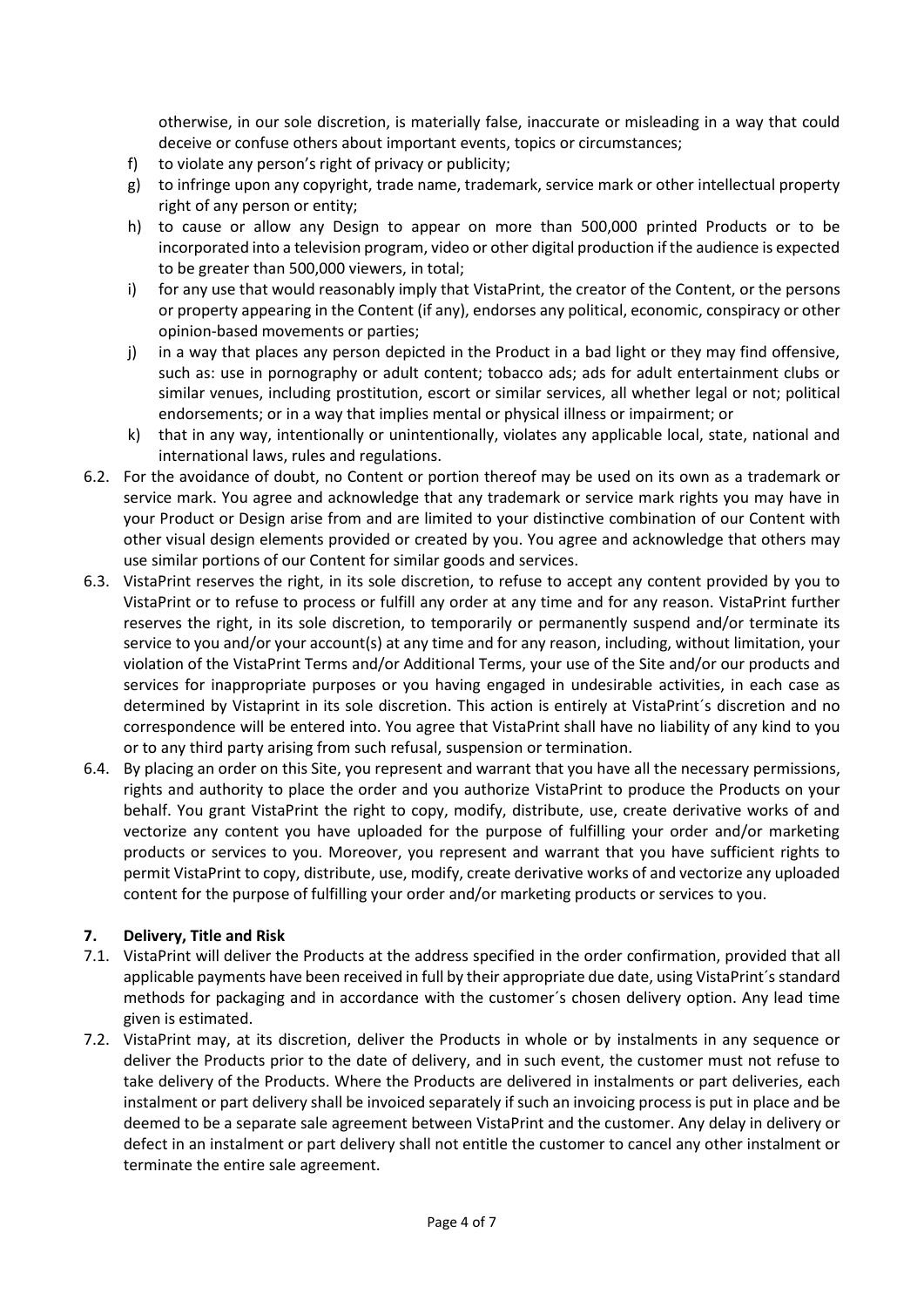- 7.3. Risk of damage to or loss of the tangible Products passes from VistaPrint to you, upon delivery by VistaPrint, to you or your authorized representative, at your ship-to address as specified in the order confirmation. VistaPrint retains ownership of the Products until full payment, including interest and costs, is received.
- 7.4. For any Product that is to be provided to the customer in an electronic format, the customer agrees that delivery of such Product shall be deemed to have occurred either (a) at the time we transmit the Product via email or other electronic communication addressed to the customer or (b) at the time we transmit a notification to the customer that the Product is available for downloading from the Site.
- 7.5. The customer is responsible to fully inspect all Products carefully and immediately upon arrival, and declare any and all defects, non-conformances or damages, immediately through the proof of delivery or collection acceptance documentation when the Products have been shipped under such Proof of Delivery (POD) or similar type of service. A description of the alleged defect, non-performance or damage must be given in writing at the time of delivery and signed by or on behalf of the customer. If such a proof of delivery service was not included with the chosen delivery method, the customer shall be deemed to have inspected the Products as soon as reasonably practicable after delivery. The customer must notify VistaPrint, by contacting its Customer Care team either in writing (including by email) or by telephone, about any alleged defects, non-conformances or damages within 14 days after receipt of the Products. Failure of customer to timely notify VistaPrint after receipt as indicated in this section voids the Product warranty and/or Satisfaction Guarantee. In the event the order was placed by a consumer, meaning a physical person who purchased the Product for use not related to a business, entrepreneurial or professional activity, the aforesaid notice period is extended to 2 months and will start on the day the alleged damages or defects are discovered or should reasonably be discovered when the order was timely inspected upon receipt.

## **8. Indemnification**

You agree that you shall indemnify VistaPrint and all parties from whom VistaPrint has licensed portions of Content, and their directors, officers, and employees, against all claims, liability, damages, costs and expenses, including reasonable legal fees and expenses arising out of or related to (i) your breach of these VistaPrint Terms or (ii) any suit, claim or demand arising from or relating to any text, photograph, image, graphic or other material that was not part of the standard Site Content and that you uploaded or otherwise provided to VistaPrint or incorporated into your Products. As to clause (ii), you agree that we have the right to control the defense of any such suit, claim or demand.

#### **9. Disclaimer of Warranty**

- 9.1. **THE SITE AND ITS CONTENT ARE PROVIDED "AS IS" WITHOUT WARRANTY OF ANY KIND, EITHER EXPRESSED OR IMPLIED, INCLUDING, BUT NOT LIMITED TO, WARRANTIES OF MERCHANTABILITY, FITNESS FOR A PARTICULAR PURPOSE OR NON-INFRINGEMENT. YOU ACKNOWLEDGE THAT OPERATION OF THE SITE MAY NOT BE UNINTERRUPTED OR ERROR FREE. WHILE WE MAKE REASONABLE EFFORTS TO ACCURATELY DISPLAY THE ATTRIBUTES OF PRODUCTS, WE DO NOT WARRANT THAT PRODUCT DESCRIPTIONS ARE ACCURATE, RELIABLE AND ERROR-FREE. REFERENCES AND LINKS TO PRODUCTS OR SERVICES OF INDEPENDENT COMPANIES MAY APPEAR ON THE SITE. THESE REFERENCES AND LINKS ARE PROVIDED "AS IS" WITHOUT WARRANTY OF ANY KIND, EITHER EXPRESSED OR IMPLIED.**
- 9.2. Some jurisdictions may provide you with certain warranties or guarantees that cannot be excluded by contract ("consumer guarantees"), or only limited in certain circumstances, and nothing in these VistaPrint Terms alter those consumer guarantees if it is illegal for VistaPrint to do so. If those consumer guarantees apply to you, and VistaPrint cannot legally exclude those consumer guarantees, then to the maximum extent permitted by law, VistaPrint: (1) excludes or limits those consumer guarantees; and (2) limits its liability at the option of VistaPrint to the following: (a) in the case of services, the supply of the services again or the payment of the cost of having the services supplied again; (b) in the case of goods, the replacement of the goods or the supply of equivalent goods; the repair of the goods; the payment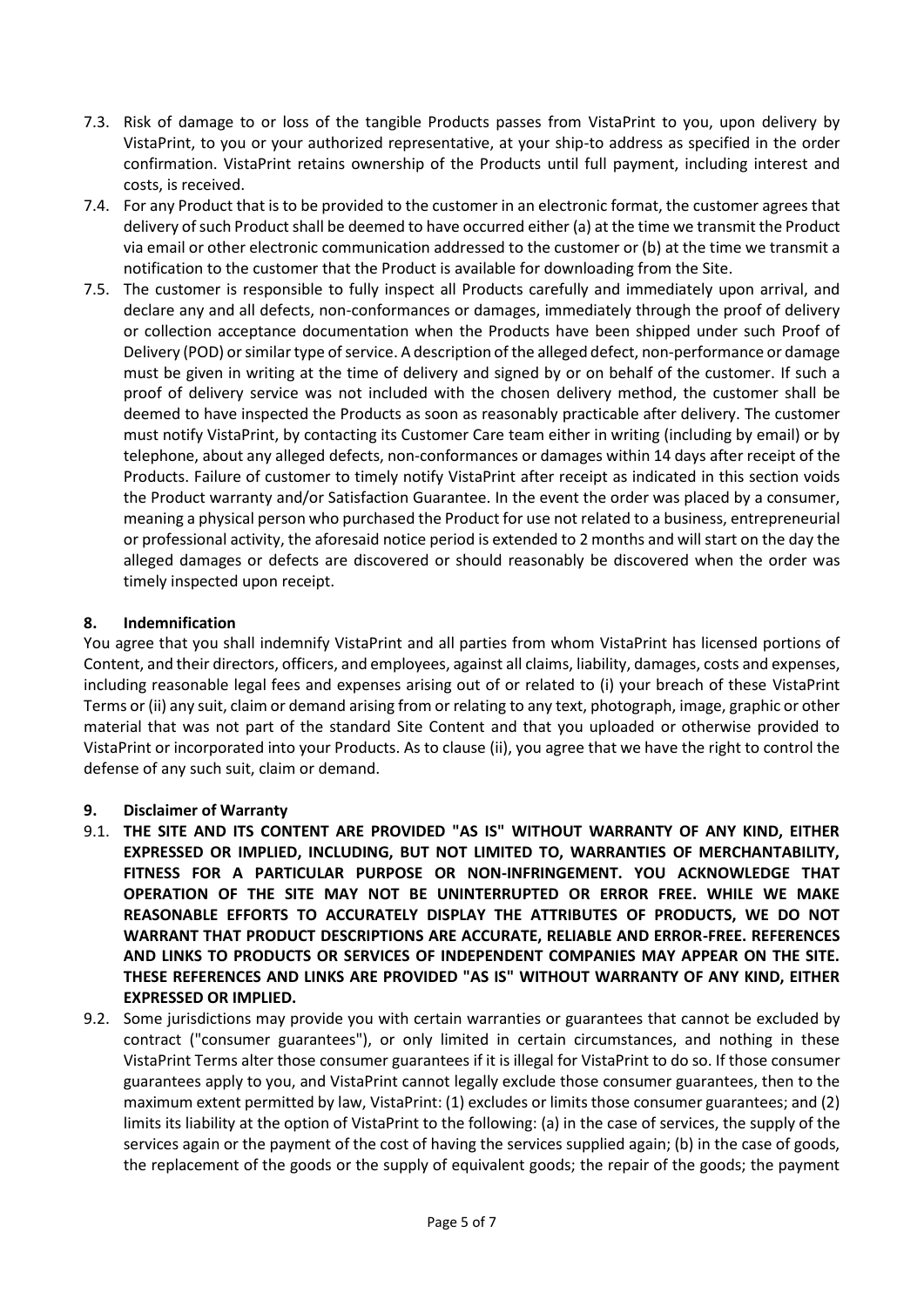of the cost of replacing the goods or acquiring equivalent goods; or the payment of the cost of having the goods repaired.

- 9.3. VistaPrint's Satisfaction Guarantee is valid for 10 years following your purchase. If you request a refund, the time it takes for your refund to arrive may depend on your bank. In most cases, you should receive your refund within 30 days. Certain circumstances are beyond VistaPrint's control and may not be covered by the Satisfaction Guarantee. Please note that we cannot be responsible for: Spelling, punctuation or grammatical errors made by the customer, inferior quality or low-resolution of uploaded images, design errors introduced by the customer in the Product or Design creation process, errors in user-selected options such as choice of finish, quantity or product type, and damage to the products arising after delivery to the customer. Please preview your designs carefully and correct any mistakes prior to placing your order. VistaPrint does not proof documents created by its customers prior to processing.
- 9.4. Notwithstanding the foregoing, VistaPrint shall have no obligations under any warranties, consumer guarantees or the aforementioned Satisfaction Guarantee, if the alleged defect, non-conformance or damage is found to have occurred as a result of misuse, use other than as set forth in the applicable user manual or instructions for use, neglect, improper installation or accident, or as a result of improper repair, alteration, modification, storage, transportation or improper handling or if the usability is impaired only slightly.
- 9.5. Any granted Product warranty and/or Satisfaction Guarantee hereunder, shall extend directly to customer only and not to customer´s customers, agents or representatives. VistaPrint does not give any warranty of fitness for a particular purpose, merchantability or non-infringement of intellectual property rights.

## **10. LIMITATION OF LIABILITY**

**IN NO EVENT SHALL VISTAPRINT OR ITS LICENSORS, SUPPLIERS, OR VENDORS, OR THE OFFICERS, DIRECTORS, EMPLOYEES, OR AGENTS OF ANY OF THEM, BE LIABLE FOR ANY SPECIAL, INCIDENTAL, INDIRECT, OR CONSEQUENTIAL DAMAGES OF ANY KIND, OR FOR ANY DAMAGES WHATSOEVER RESULTING FROM LOSS OF USE, DATA, OR PROFITS, WHETHER OR NOT VISTAPRINT HAS BEEN ADVISED OF THE POSSIBILITY OF DAMAGE, ARISING OUT OF OR IN CONNECTION WITH THE USE OR PERFORMANCE OF THE SITE OR PRODUCTS OR SERVICES SOLD THEREON, OR OF FAILURE TO PROVIDE PRODUCTS OR SERVICES THAT YOU ORDER FROM VISTAPRINT OR ITS AFFILIATES, INCLUDING WITHOUT LIMITATION, DAMAGES ARISING FROM MISTAKE, OMISSION, VIRUS, DELAY, OR INTERRUPTION OF SERVICE. IN NO EVENT SHALL VISTAPRINT BE LIABLE OR RESPONSIBLE FOR ANY DAMAGES OR CONSEQUENCES ARISING FROM OR RELATED TO YOUR INAPPROPRIATE OR UNAUTHORIZED USE OF THIS SITE OR ITS CONTENT OR OUR SUPPLIED PRODUCTS OR SERVICES. IF YOU LIVE IN A COUNTRY OR STATE THAT DOES NOT ALLOW ANY OF THE FOREGOING EXCLUSIONS OR LIMITATIONS OF LIABILITY OR ANY OF THE DISCLAIMERS OF WARRANTIES IN THE ABOVE SECTION, SUCH EXCLUSIONS OR LIMITATIONS WILL NOT APPLY TO YOU BUT ONLY TO THE EXTENT SUCH EXCLUSIONS OR LIMITATIONS ARE NOT ALLOWED. IN SUCH CASE, SUCH EXCLUSIONS OR LIMITATIONS SHALL BE LIMITED TO THE GREATEST EXTENT PERMITTED BY APPLICABLE LAW.**

## **11. Site Feedback**

Any comments, suggestions, proposals or other feedback (collectively "Feedback Information") provided to VistaPrint in connection with the operation of this Site including its content or any of our offered and/or supplied Products, shall be provided by the submitter and received by VistaPrint on a non-confidential basis. All such comments, suggestions, and other information shall become the exclusive property of VistaPrint. By submitting any such information to VistaPrint, you agree that you are transferring and assigning, at no charge, all of your right, title and interest in the information, including all copyrights and other intellectual property rights. You agree that VistaPrint shall be free to use such information on an unrestricted basis.

#### **12. Privacy and our Use of Cookies**